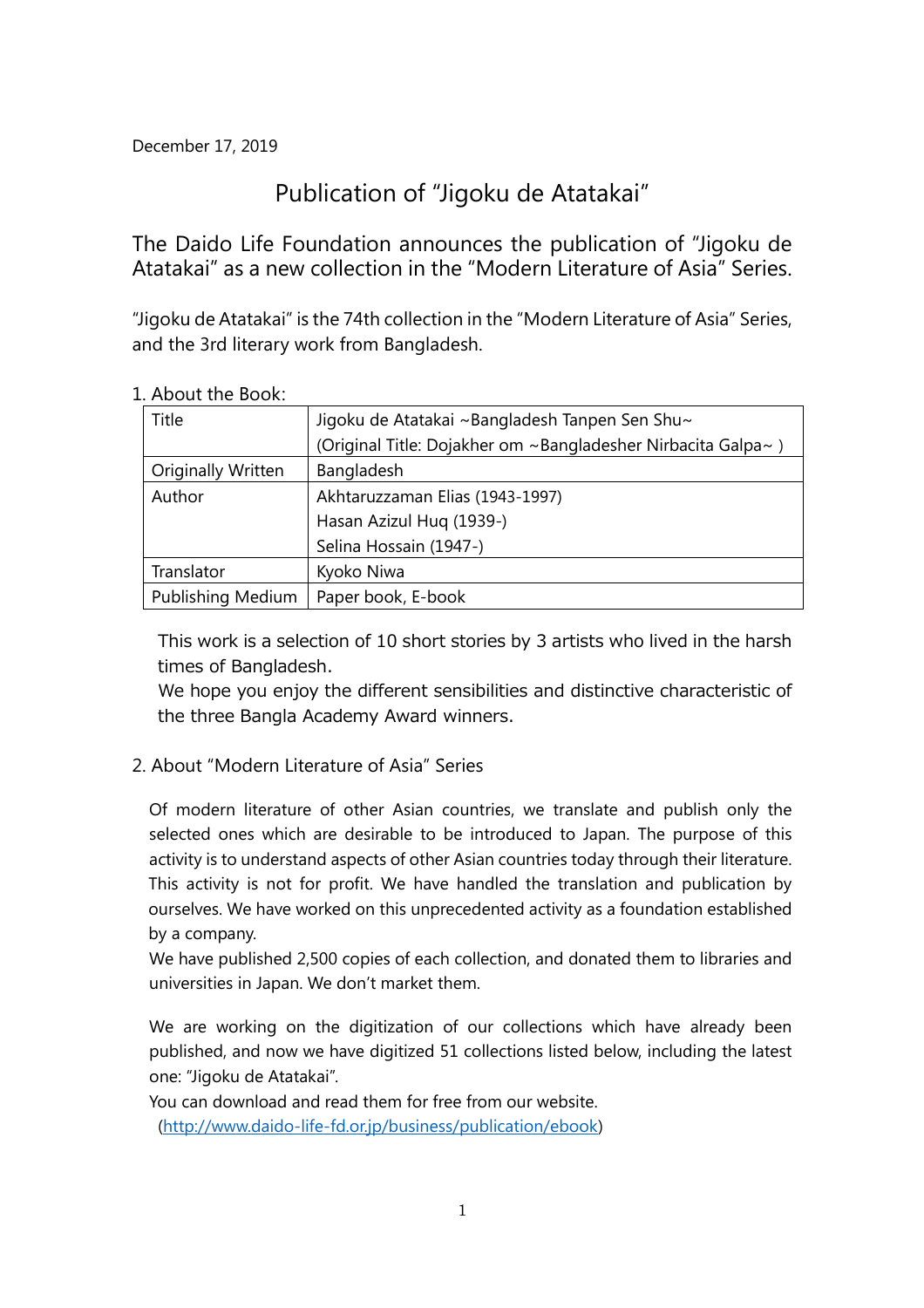## 【List of Digitized Collections】

## ・Bangladeshi Literature

| Title                | Original Title                              | Author                         | Translator |
|----------------------|---------------------------------------------|--------------------------------|------------|
| Bangladesh Shisenshu | Bangladesher Nirbacita<br>Kabita            | Shamsur Rahman &<br>other      | Kyoko Niwa |
| Jigoku de Atatakai   | Bangladesher Nirbacita<br>Galpa Dojakher om | Akhtaruzzaman<br>Elias & other | Kyoko Niwa |

### ・Cambodian Literature

| Title                | Original Title                          | Author      | Translator   |
|----------------------|-----------------------------------------|-------------|--------------|
| Jigoku no 1366 nichi | 1366 Thgai Khnong<br>Noruk - Chivit Pit | Oum Sambath | Tomoko Okada |
|                      | Khnong Robab Pol Pot                    |             |              |
| Shioreta Hana •      | Phka Sropon, Mealea                     | Nou Hach    | Tomoko Okada |
| Kokoro no Hanawa     | Duong Chet                              |             |              |

#### ・Indian Literature

| Title                                    | <b>Original Title</b>                      | Author                                 | Translator      |
|------------------------------------------|--------------------------------------------|----------------------------------------|-----------------|
| Bîrû no Syonen Jidai                     | Uska Bachpan                               | Krishna Baldev Vaid                    | Hiroko Nagasaki |
| Udai Purakâshi Senshu                    | Uday Prakash: Cuni Hui<br>Kahaniyan        | Uday Prakash                           | Hideaki Ishida  |
| Bengaru Shisenshu:<br>Mouhitotsu no Yume | Bharater Bangla Kabita -<br>Ar Ekti Swapna | Jibanananda Das &<br>other multiauthor | Kyoko Niwa      |
| Kiiroi Higasa no<br>Musume               | Pili Chatri Wali Larki                     | Uday Prakash                           | Hideaki Ishida  |

### ・Indonesian Literature

| Title                          | <b>Original Title</b>               | Author               | Translator                                                           |
|--------------------------------|-------------------------------------|----------------------|----------------------------------------------------------------------|
| Ni Pollok                      | Ni Pollok                           | Yati Maryati Wiharja | Shinobu Yamane/<br><b>Editorial Supervisor:</b><br>Shigetsugu Sasaki |
| Cibalak no Oka no<br>Fumoto de | Di Kaki Bukit Cibalak               | Ahmad Tohari         | Shinobu Yamane                                                       |
| Nuki no Inai Tabi              | Perjalanan Penganten,<br>Kakek Kuwu | Ajip Rosidi          | Toshiki Kasuya                                                       |
| Ai no Katami                   | Kerinduan                           | Yati Maryati Wiharja | Shinobu Yamane                                                       |

#### ・Laotian Literature

| Title                         | Original Title                                          | Author                              | Translator    |
|-------------------------------|---------------------------------------------------------|-------------------------------------|---------------|
| Laos Gendai Bungaku<br>Senshu | Navaninyai Lae Luang<br>San Samay Pachuban<br>Khong Lao | Douangchampa &<br>other multiauthor | Yuko Futamoto |

# ・Malaysian Literature

| Title             | Original Title       | Author               | Translator                   |
|-------------------|----------------------|----------------------|------------------------------|
| Aru Onna no Shozo | Wajah Seorang Wanita | S. Othman Kelantan   | Shiho Kako/                  |
|                   |                      |                      | <b>Editorial Supervisor:</b> |
|                   |                      |                      | Jun Onozawa                  |
| Ledang-Yama no    | Cerita-Cerita Rakyat | (Old tale/Folk tale) | Yuko Fujimura &              |
| Ohimesama         | Malaysia             |                      | Thaiyibah Sulaiman           |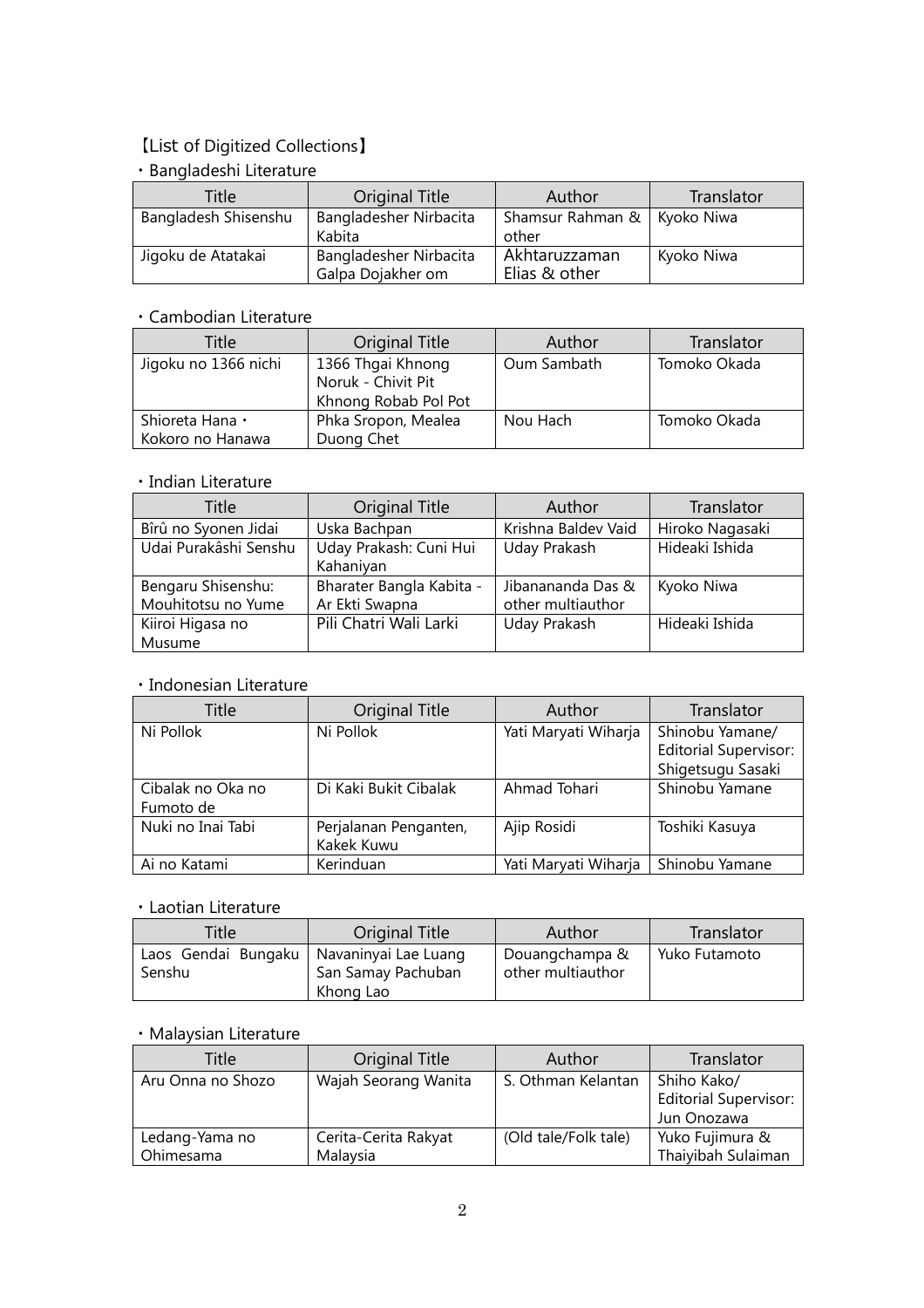# ・Myanmar's Literature

| Title                | <b>Original Title</b> | Author            | Translator      |
|----------------------|-----------------------|-------------------|-----------------|
| Shoka Kasumi Tatsu   | Nwoe U Kala Hmyu Hta  | Maung Maung Pyu   | Shizuo Katoda   |
| Koro                 | Thou Kha              |                   |                 |
| Nomin Nga Ba         | Nga Ba                | Maung Htin        | Shizuo Katoda   |
| Myanmar Gendai       | Hkitpaw Myanmar       | Maung Thaya &     | Midori Minamida |
| Tampenshu 1          | Wuthtudobaunggyouk 1  | other multiauthor |                 |
| Myanmar Gendai       | Hkitpaw Myanmar       | Khin Hswe Oo &    | Midori Minamida |
| Tampenshu 2          | Wuthtudobaunggyouk 2  | other multiauthor |                 |
| Myanmar Gendai Josei | Yane Myanmar          | Ma Thi Dar        | Midori Minamida |
| Tampenshu            | Amyothami             | (Sangyaung) &     |                 |
|                      | Wuthtudobaunggyouk    | other multiauthor |                 |
| Ryoshi               | Kotângâ               | Kye Ni            | Shizuo Katoda   |
| Thein Pe Myint       | Thein Pe Myint        | Thein Pe Myint    | Midori Minamida |
| Tampenshu            | Wuthtudomya           |                   |                 |
| Tampenshu            | Zae Chinn Daung Wuhtu | Khin Khin Htoo    | Ayako Saito     |
| Kaimonokago          | Do Myarr              |                   |                 |
| 21 seiki Myanmar     | Hnah Hsal Tit Yarzu   | Pyu Mon & other   | Midori Minamida |
| Sakuhinshu           | Myanmer Sar Baungzu   | multiauthor       |                 |
| Yorokobi no Kokage   | Piti Yei              | Kye Ni            | Shizuo Katoda   |

### ・Pakistani Literature

| Title              | <b>Original Title</b>  | Author             | Translator       |
|--------------------|------------------------|--------------------|------------------|
|                    |                        |                    |                  |
| Parmeshar Singh    | Parmeshar Singh        | Ahmad Nadim        | Takeshi Suzuki   |
|                    |                        | Oasmi              |                  |
| Seijaku            | Sannata                | <b>Ahmad Nadim</b> | Takeshi Suzuki   |
|                    |                        | Oasmi              |                  |
| Kuroi Shalwar      | Kali Shalwar           | Saadat Hasan       | Takeshi Suzuki & |
|                    |                        | Manto              | Hiroji Kataoka   |
| Gurmukh Singh no   | Gurmukh Singh Ki       | Saadat Hasan       | Takeshi Suzuki & |
| Yuigon             | Wasiyat                | Manto              | Hiroji Kataoka   |
| Dada to Yobareta   | Dada, Short Stories of | Khadija Mastur     | Takeshi Suzuki   |
| Onna               | Mastur                 |                    |                  |
| Jibrīl no Tsubasa  | Bāl-E-Jibrīl           | Muhammad Iqbāl     | Hiroji Kataoka   |
| Mûsâ no Ichigeki   | Zarb-e-Kalim           | Muhammad Iqbāl     | Hiroji Kataoka   |
| Hijaz no Okurimono | Armughan-e-Hijaz       | Muhammad Iqbāl     | Hiroji Kataoka   |

# ・Filipino Literature

| Title          | Original Title | Author                   | Translator                                                    |
|----------------|----------------|--------------------------|---------------------------------------------------------------|
| Wani no Namida | Luha ng Buwaya | Rama vda.de<br>Hernandez | Junko Hachiya/<br><b>Editorial Supervisor:</b><br>Masanao Oue |

### ・Sri Lankan Literature

| Title            | Original Title | Author                   | Translator      |
|------------------|----------------|--------------------------|-----------------|
| Henkaku no Jidai | Kaliyugaya     | Martin<br>Wickramasinghe | Tadashi Noguchi |
| Toki no Shuen    | Yugantaya      | Martin<br>Wickramasinghe | Tadashi Noguchi |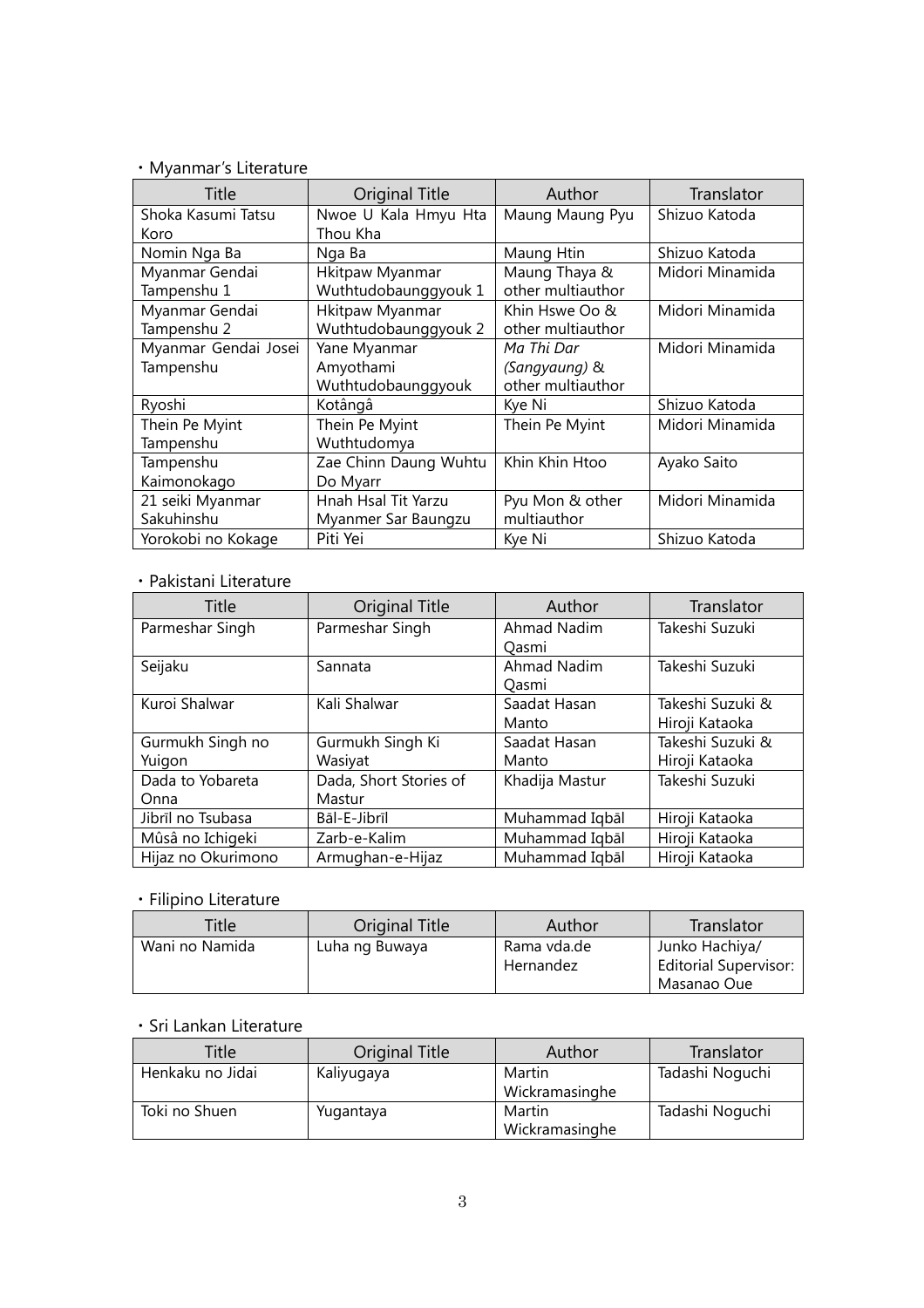### ・Thai Literature

| Title                                             | <b>Original Title</b>                               | Author                                 | Translator                                                      |
|---------------------------------------------------|-----------------------------------------------------|----------------------------------------|-----------------------------------------------------------------|
| Gou no Wana                                       | <b>Buang Kamm</b>                                   | Duang Chai                             | Mineko Yoshioka                                                 |
| Asia ni Kakaru Niji                               | Kru Slum                                            | Sumitr Hemasatol &<br>Akin Rabibhadana | Koichi Nonaka                                                   |
| Chaoplaya-Kawa no<br>Nagare                       | Khon Khian Nangsu                                   | Sathian<br>Chanthimathorn              | Mineko Yoshioka                                                 |
| Chi, Mizu Soshite Hana                            | Din Nam Lae Dawkmai                                 | Sakdichai<br>Bamrungphong              | Mineko Yoshioka                                                 |
| Isân no Isha                                      | Mor Magsaisay                                       | Sumitr Hemasathol                      | Kumiko Sakata/<br><b>Editorial Supervisor:</b><br>Koichi Nonaka |
| Haisha no Shori                                   | Chaichana Khong Khon<br>Phae                        | Seni Saowaphong                        | Mineko Yoshioka                                                 |
| Tsumi tono Tatakai                                | Phajon Baap                                         | Sriburapha                             | Seiji Udo                                                       |
| Genso no Kuni                                     | Muang Nimit                                         | M.R.Nimitmongkol<br>Navarat            | Mineko Yoshioka                                                 |
| Gendai Thai no Post<br>Modern Tampenshu           | Ruam Ruang San Thai<br>Ruam Samai Post<br>Modern    | Win Lyovarin &<br>other multiauthor    | Seiji Udo                                                       |
| Seni Saowaphong<br>Senshu: Toki no<br>Hitoshizuku | Yod Nung khong<br>Kanwela                           | Seni Saowaphong                        | Mineko Yoshioka                                                 |
| Sidaoruang Tanpenshu<br>:Hitotsubu no Garasu      | Ruam Ruang San Khong<br>Sidaoruang<br>Kaeo Yot Diao | Sidaoruang                             | Yumiko Udo                                                      |

## ・Vietnamese Literature

| Title                  | <b>Original Title</b>    | Author            | Translator        |  |
|------------------------|--------------------------|-------------------|-------------------|--|
| Vietnam Gendai         | Tap truyen ngan chon loc | Ma Van Khang &    | Sakae Kato        |  |
| Tampenshu 1            | Viet Nam hien dai 1      | other multiauthor |                   |  |
| Noen no Hizashi        | Nang Trong Vuon          | Thach Lam         | Kenichi Kawaguchi |  |
| Vietnam Gendai         | Tap truyen ngan chon loc | Vo Thi Xuan Ha &  | Sakae Kato        |  |
| Tampenshu 2            | Viet Nam hien dai 2      | other multiauthor |                   |  |
| Torawareta Tenshitachi | Trên đồi cao chăn bầy    | Nguyễn Ngọc       | Sakae Kato        |  |
| no Oka                 | Thiên sứ                 | Thuần             |                   |  |

# 【The Number of Collections by Country】(Total:72, digitized:50)

| Country    | Number of<br>Collections |               | Country     | Number of<br>Collections |               |
|------------|--------------------------|---------------|-------------|--------------------------|---------------|
|            |                          | digitized     |             |                          | digitized     |
| Bangladesh | 3                        | 2             | Myanmar     | 10                       | 10            |
| Cambodia   | 3                        | 2             | Pakistan    | 11                       | 8             |
| India      | 9                        | 4             | Philippines |                          |               |
| Indonesia  | 5                        | 4             | Sri Lanka   | 3                        | $\mathcal{P}$ |
| Laos       | $\mathfrak{p}$           | 1             | Thailand    | 18                       | 11            |
| Malaysia   | 4                        | $\mathcal{P}$ | Vietnam     |                          |               |